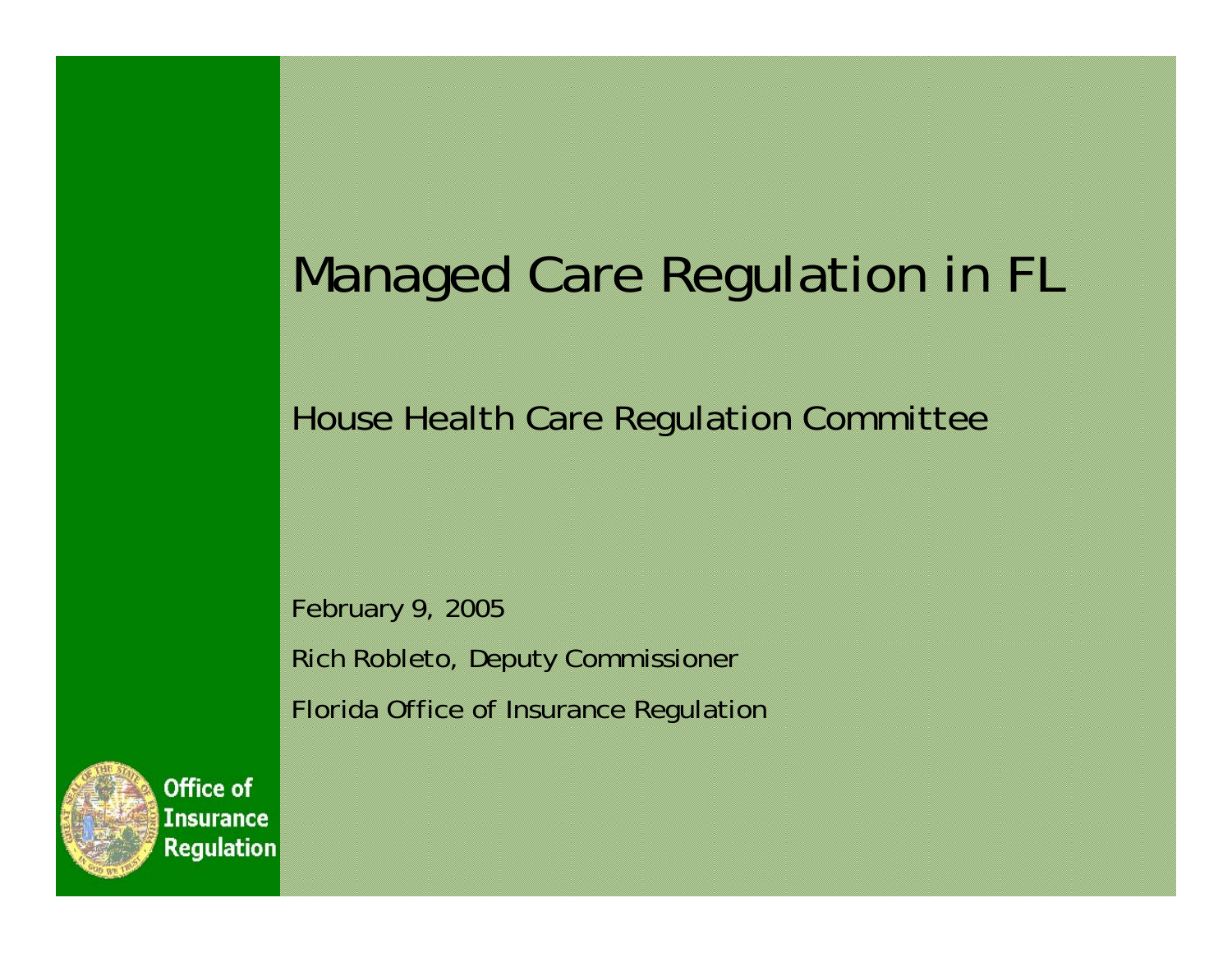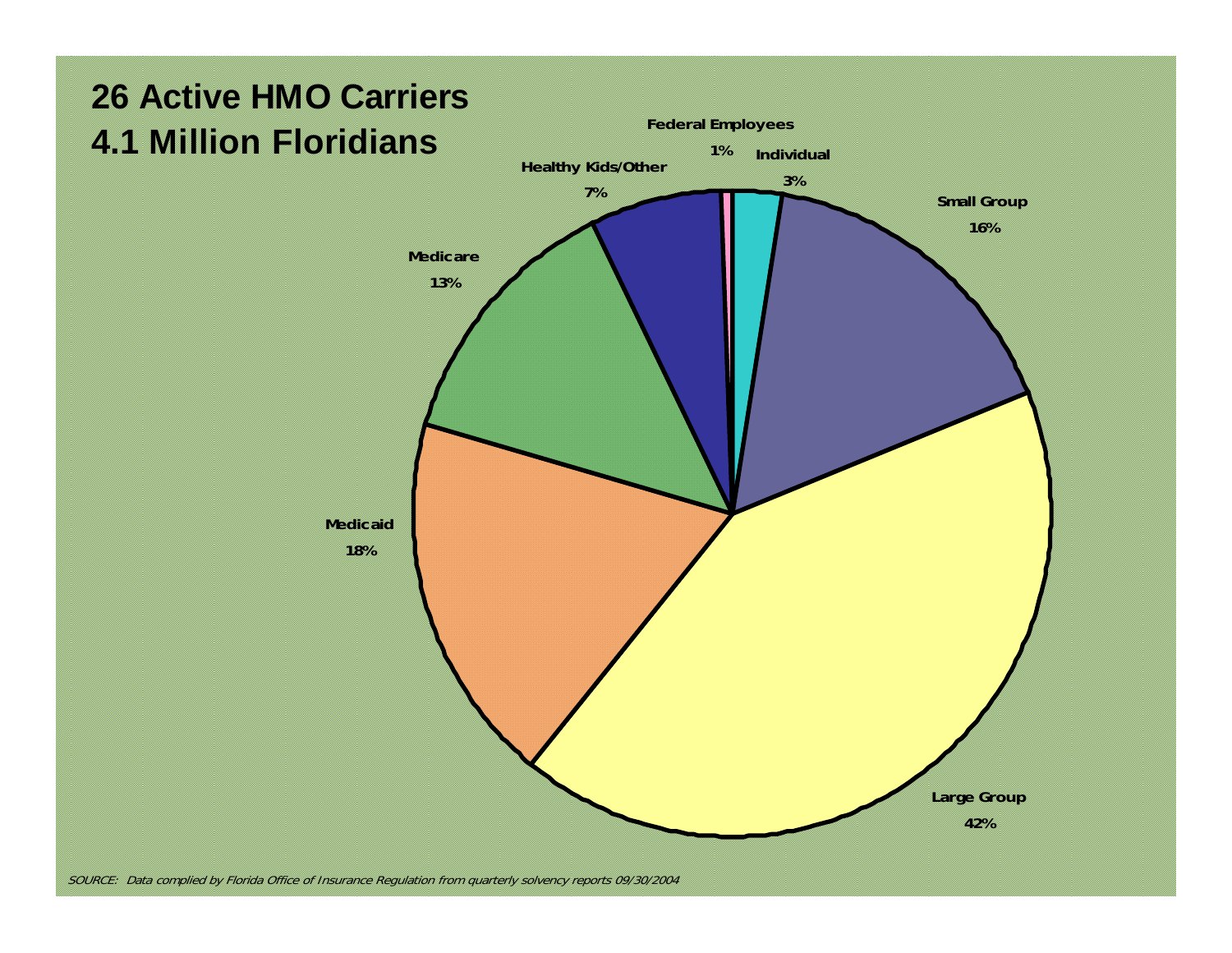| <b>Financial Solvency Standards</b>                          |
|--------------------------------------------------------------|
| • Minimum surplus that is the greater of:<br>• \$1.5 million |
| • 10% of total liabilities                                   |
| • 2% of total annualized premiums                            |
| • Annual and quarterly financial statements                  |
| • Annual CPA report                                          |
| • Actuarial review of reserves                               |
|                                                              |
|                                                              |
|                                                              |
|                                                              |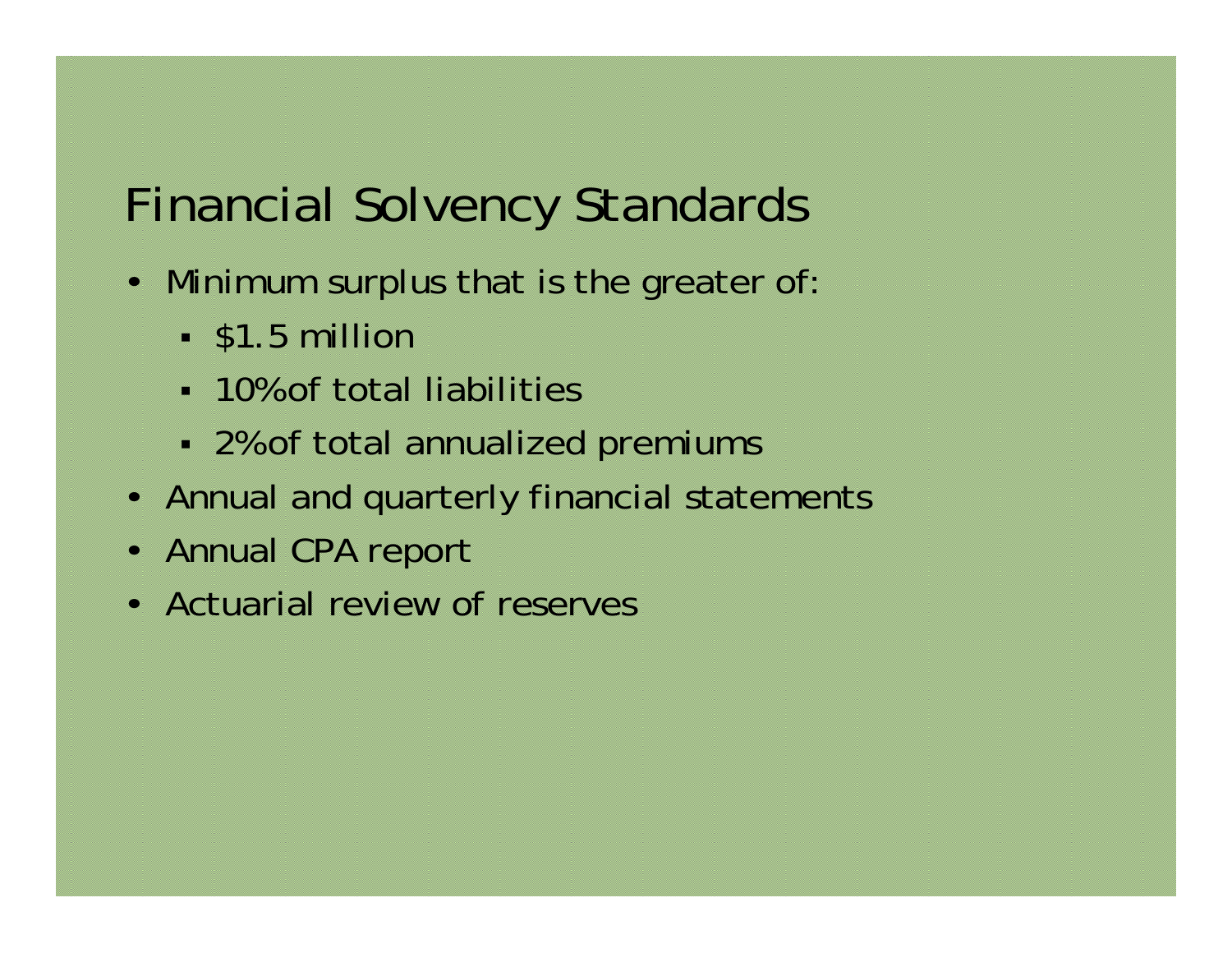### Other Solvency Standards

- •Most products have required Forms and Rate review
- •Affiliate transactions are regulated
- • Management/Administrative/Provider contracts subject to review
- • Biographical statements, fingerprints, background investigations required for owners/officers/directors
- •Permitted investments specified
- On site examinations performed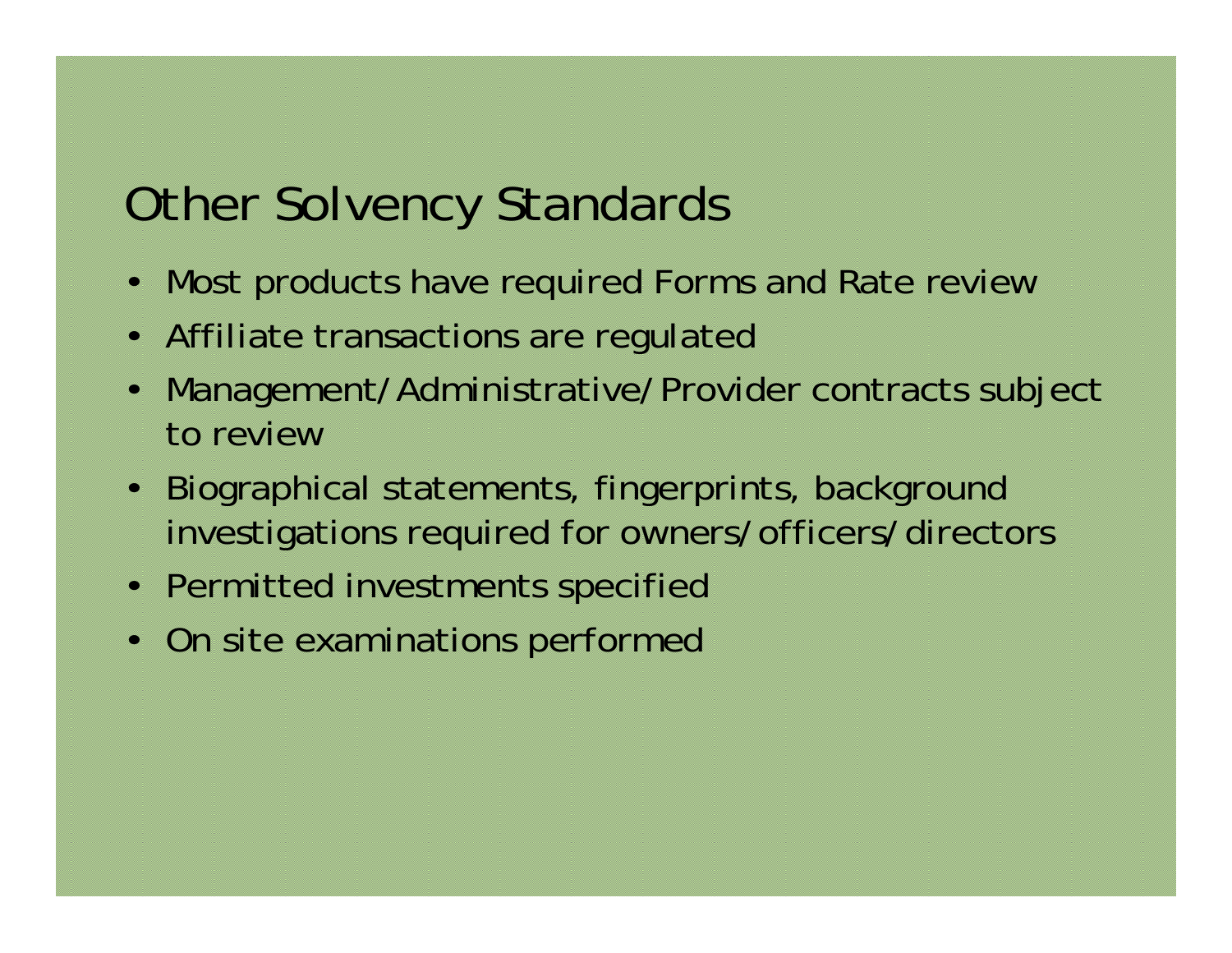### Primary Causes of Life and Health Insolvencies for the period 1992 to 2002

| <b>Affiliate Problems</b>             | 22% |
|---------------------------------------|-----|
| <b>Rapid Growth</b>                   | 13% |
| <b>Alleged Fraud</b>                  | 11% |
| <b>Investment Problems</b>            | 8%  |
| <b>Reinsurance Failure</b>            | 4%  |
| <b>Significant Change in Business</b> | 2%  |
| <b>Miscellaneous</b>                  | 15% |

*Source: Best's Insolvency Study Life/Health U.S. Insurers 1976-2002 A.M. Best, 2004*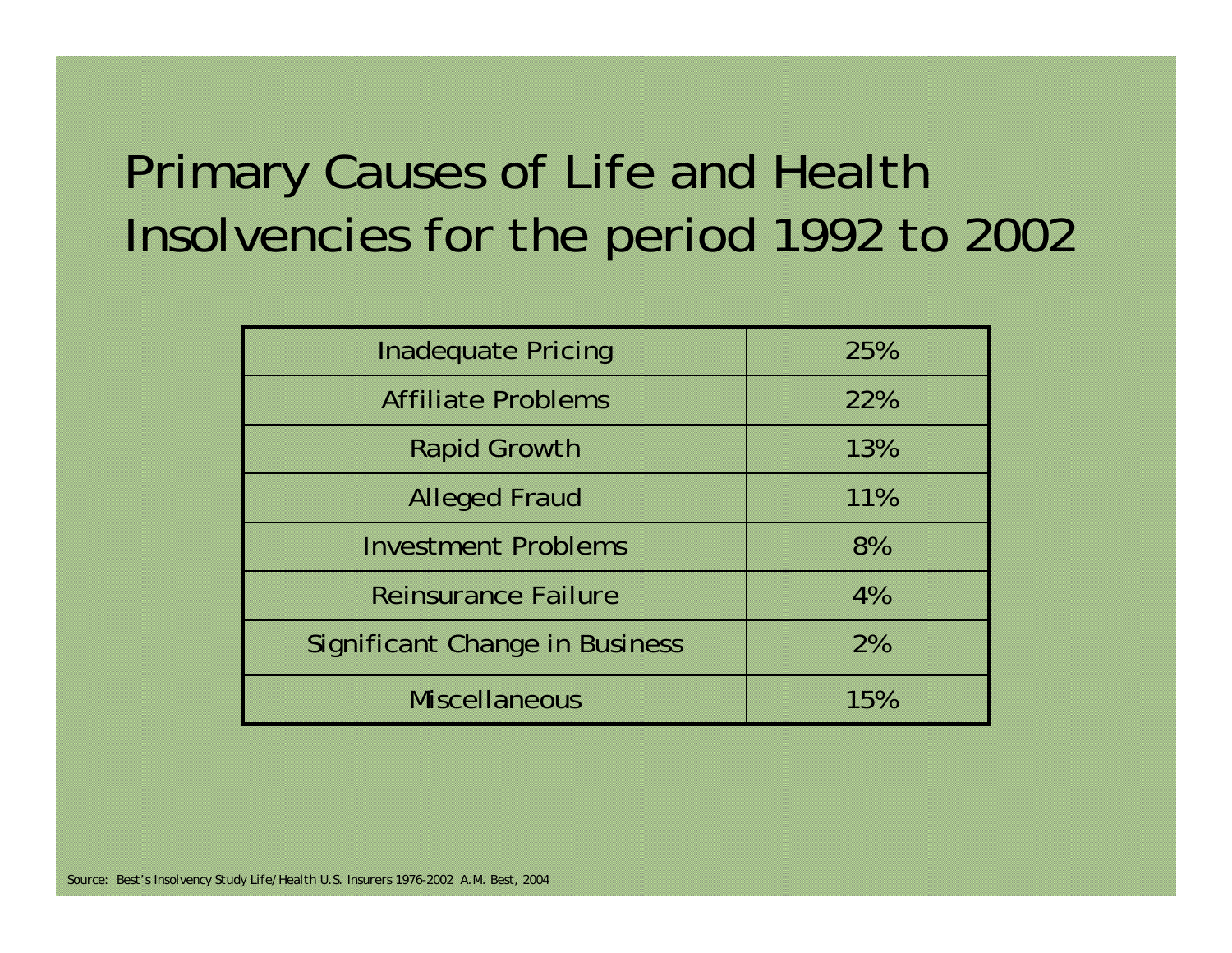## Form and Rate Review

- Ensure compliance with statute
	- n Contract requirements
	- n Consumer protections
	- Continuity of coverage
- Prohibit
	- • Inconsistent, ambiguous or misleading clauses
	- s Exceptions or conditions that deceptively affect risk purported to be assumed
	- s Prohibit premium rates that are excessive, inadequate, or unfairly discriminatory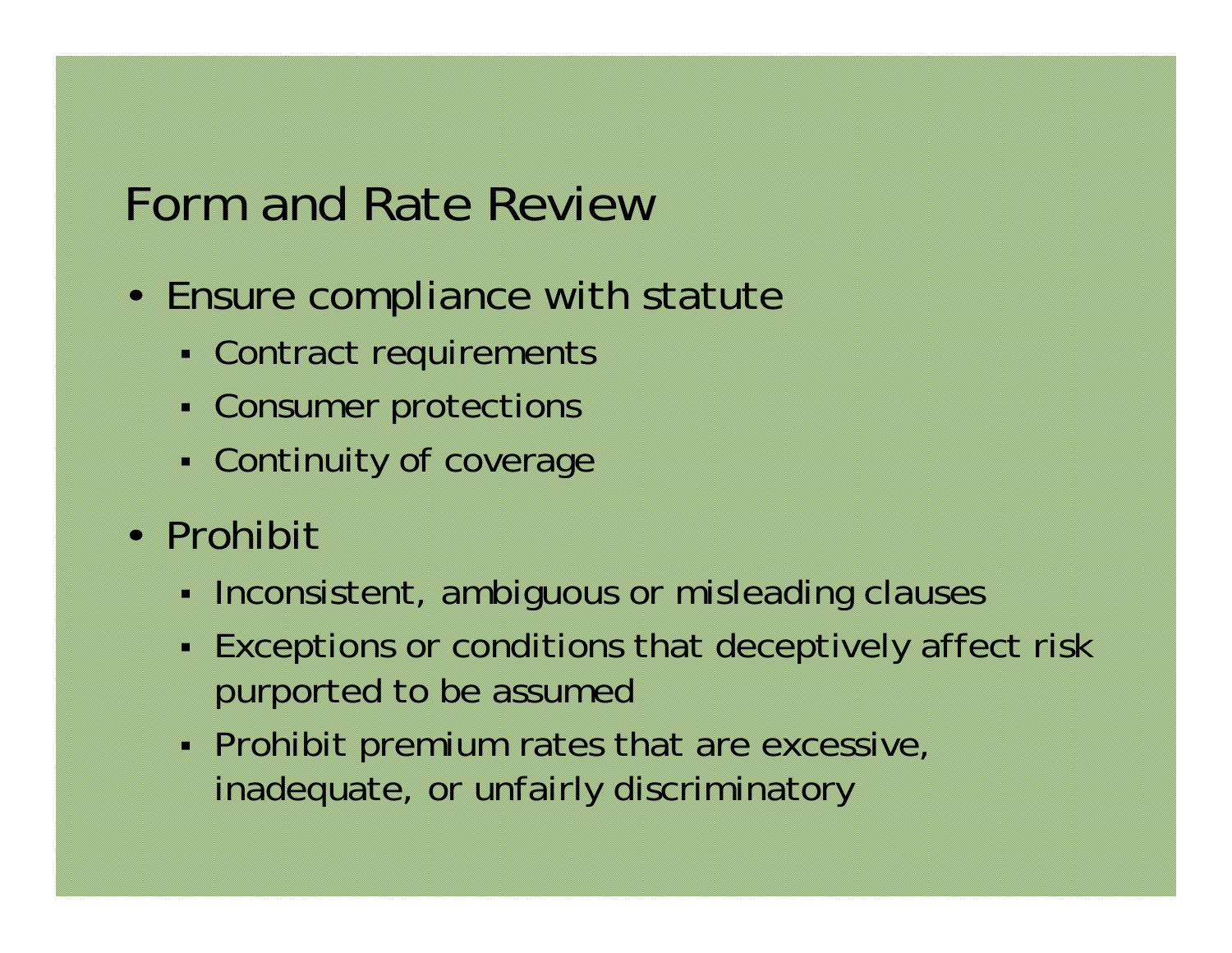# Florida Rate Regulation

- General
	- Minimum loss ratio
	- n Prohibited practices
		- –Durational rating
		- –Select and ultimate rating
	- Required practices
		- –Pooling of similar forms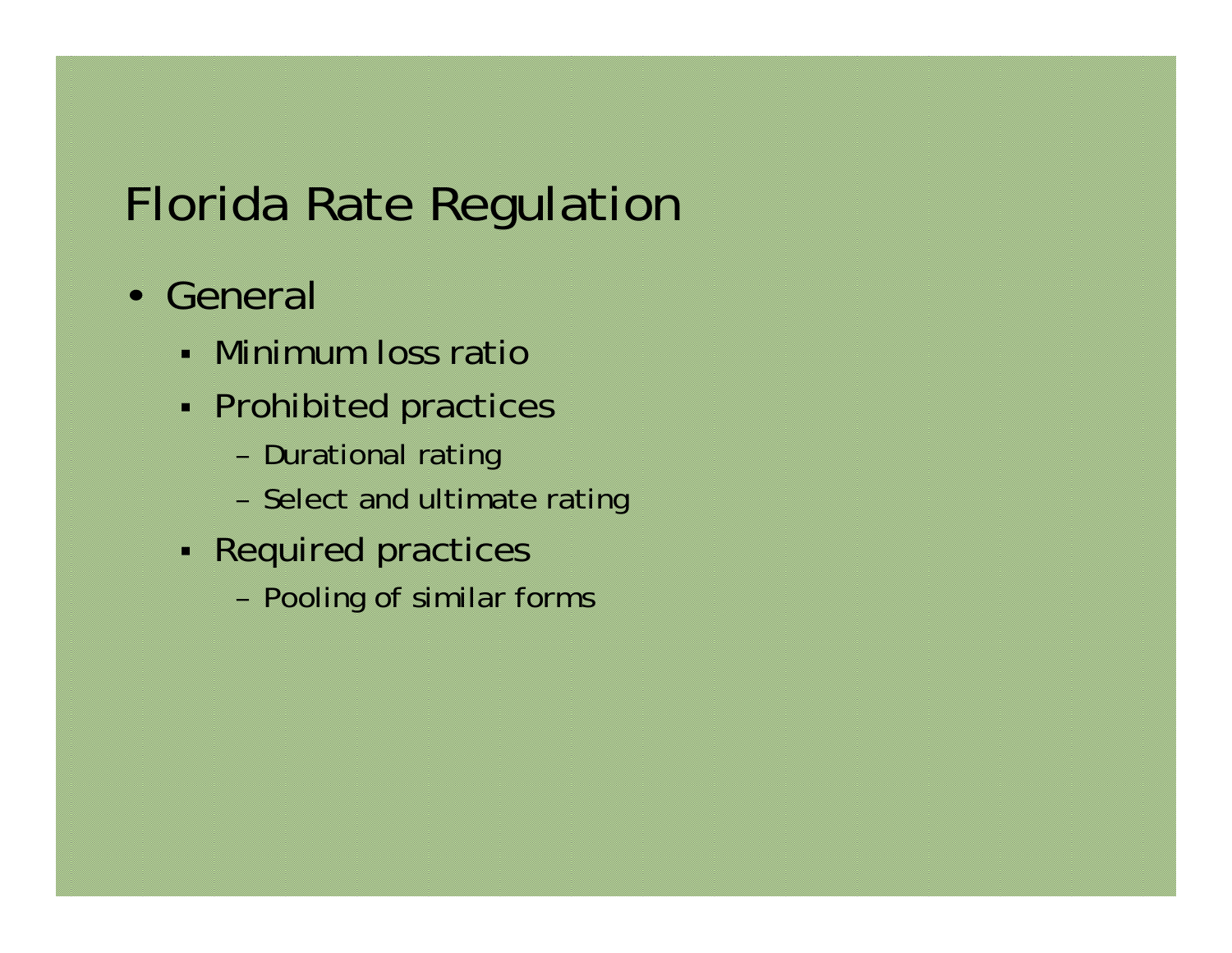#### Florida Rate Regulation • Individual ■ Pre-funding of underwriting wear-off 70% loss ratio • Small Group ■ Modified community rating – Gender/age/family composition/tobacco use/ geographic area– Health status/claims experience/duration 65% loss ratio• Large Group ■ Exempt from prior approval of rates

70% loss ratio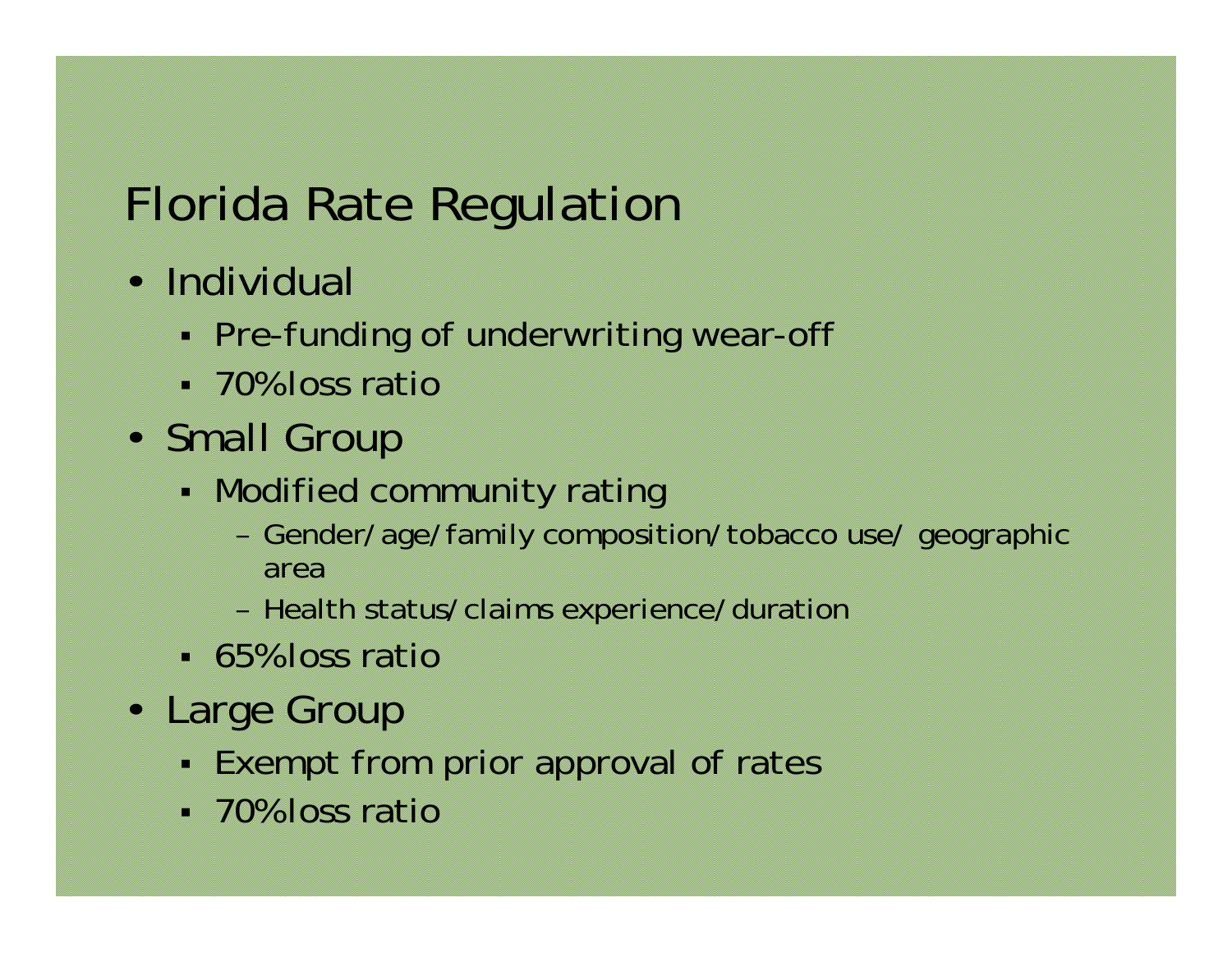## Questions



Florida Office of Insurance Regulation

850.413.5110

Rich.Robleto@fldfs.com



**Office of Insurance Regulation**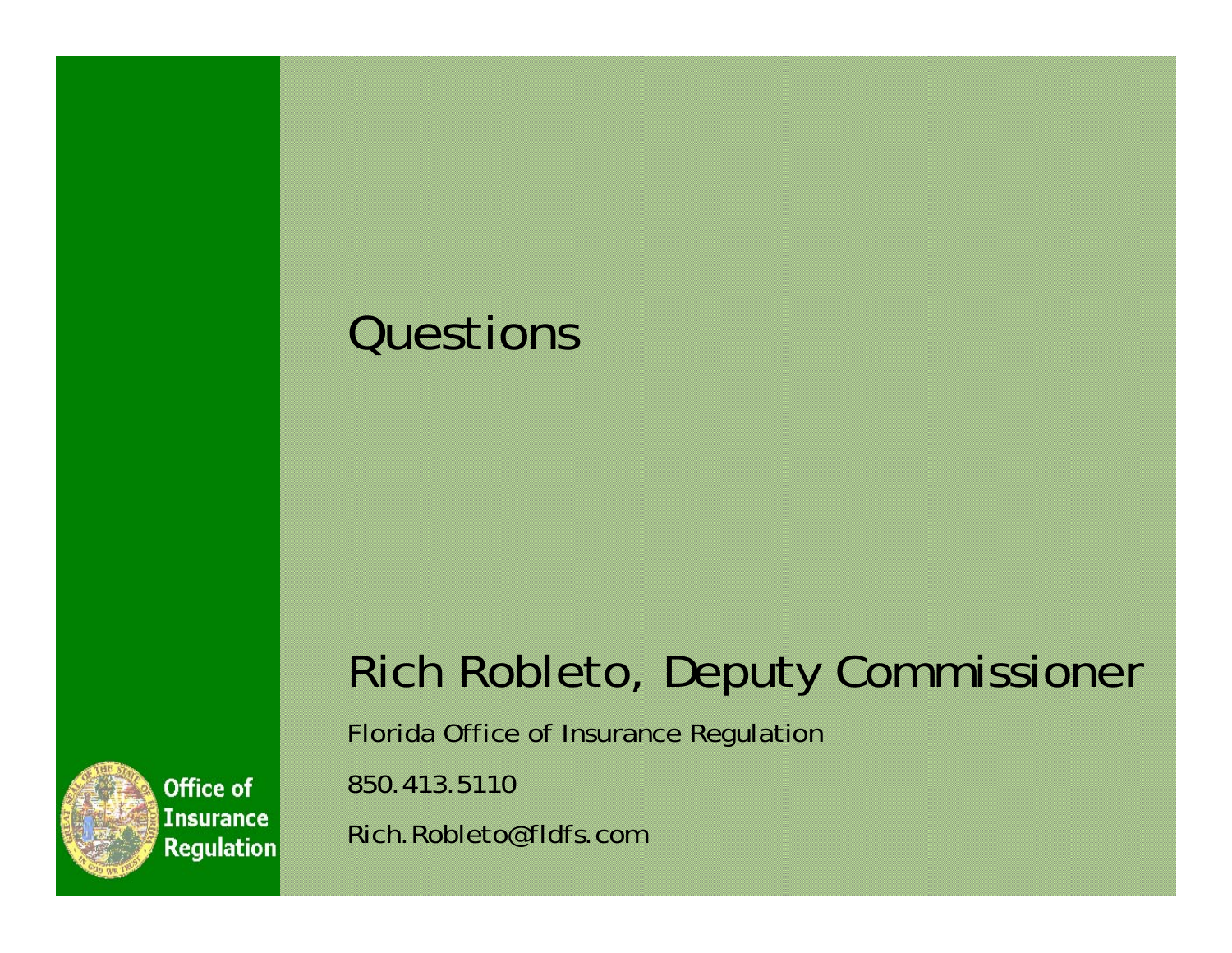| <b>Florida Rate Regulation</b>                                                                                                          |
|-----------------------------------------------------------------------------------------------------------------------------------------|
| • How to develop a rate                                                                                                                 |
| • Estimate claim costs per person<br>- Projected from history<br>- Actuarial studies and statistical tables<br>- Other industry data    |
| • Add expenses load<br>- Commissions and acquisition costs<br>- Administrative costs<br>- Profit/contingency<br>- Limited by loss ratio |